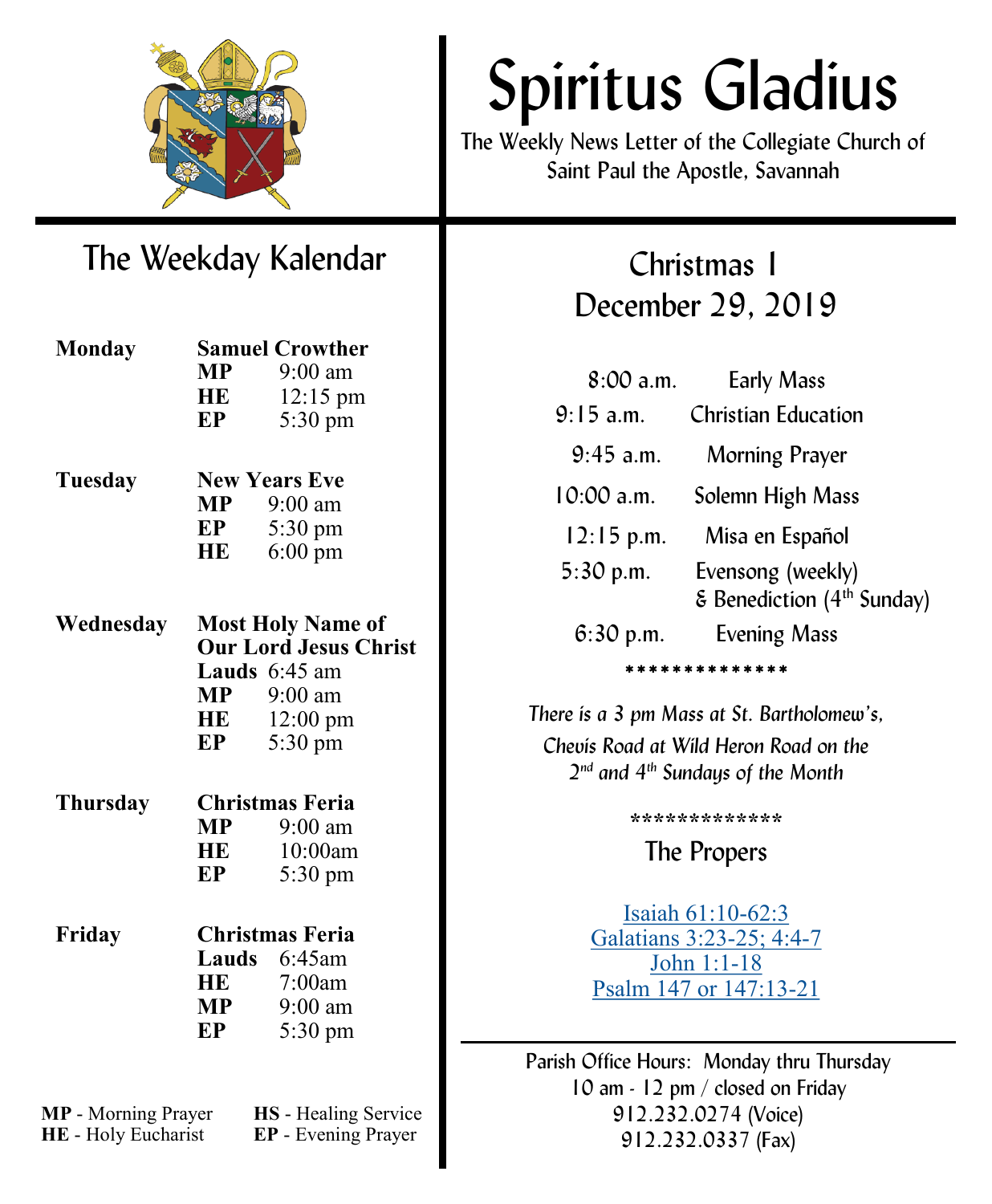## REFLECTIONS

#### **Christmas Flower Donations** *In Memory Of*

Richard Barksdale by Bonnie Barksdale

John and Evelyn Carter by Ana Carter

James & Laura Carter and Jim & Jane McEachern by Fr. Bob & Carter

Tony L Chancey by Christina Chancey

Frances W DuBose and Dorothy M. Webster by Elizabeth DuBose

Muriel Dodd Inglesby, Joseph E. Inglesby lll, and Jack Pittard by John & Nelie Pittard

Larry Lee by Kristin Lee

Loved Ones by Kay and David Saussy

Amy Kathryn Porter by Dan & Marianne Porter

Fred & Liza Seely by Edith Schmidt

Mother and Father John & Rosemary Towers by Kathleen Waite

Fred, Marjorie and John by Marjory Stephens

Doris and William Willoughby, James Crane Jr.& James Crane lll & Kathleen Crane by Fr. & Mary Willoughby

#### *In Honor Of:*

Selden Frissell by Elizabeth DuBose and Mark Frissell

In Thanksgiving for Many Blessings by Diana and Bill Gladden

Our Family and Many Blessings by Mimi and Harvey Ferrelle

My Family and Many Blessings by Audrey Lang

St. Paul's Church by Sarah Ward

Clara Grant Wolcott by Dan & Marianne Porter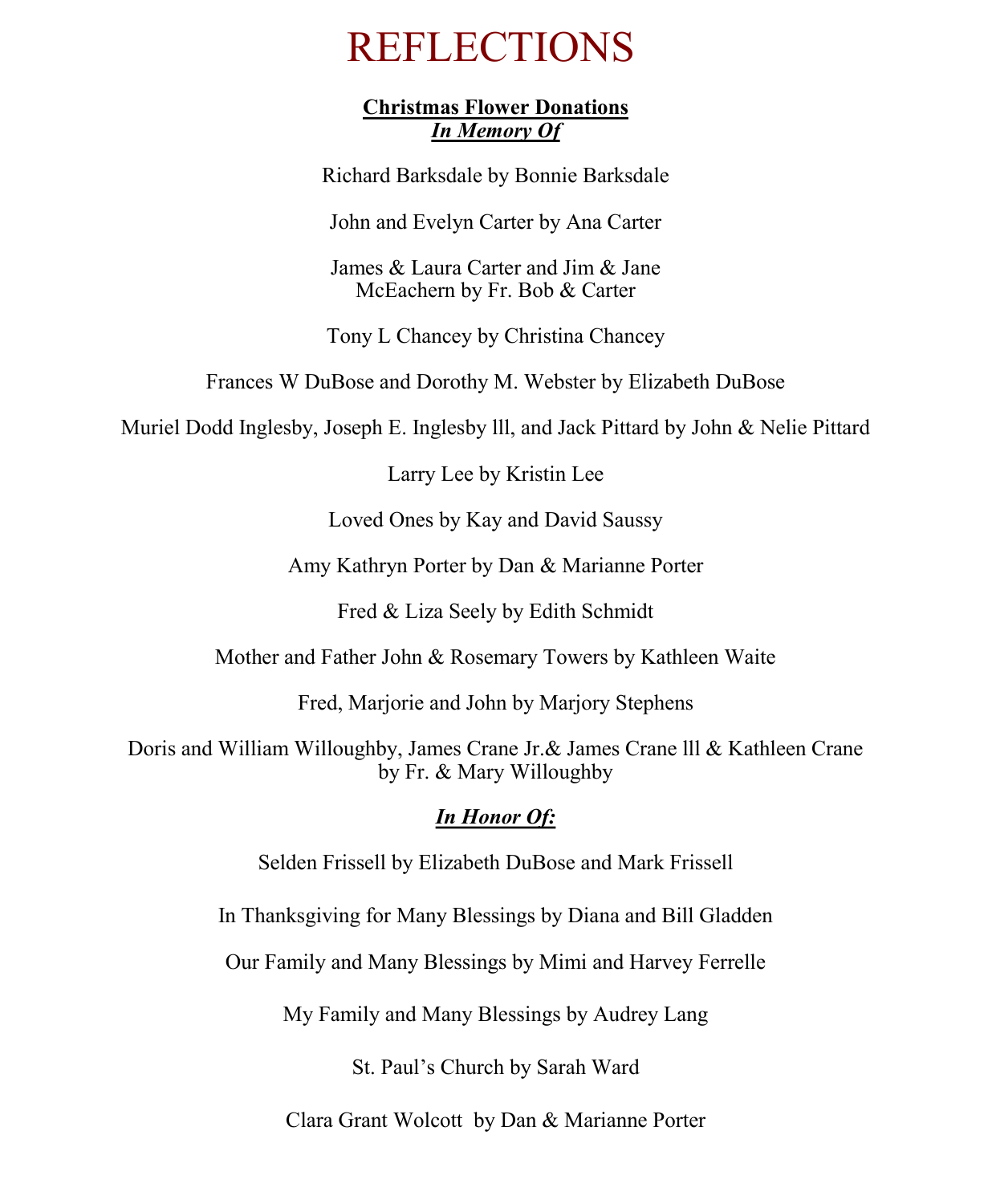# Parish News and Events

#### **Hymns & Music December 29th**

**Hymns:**  82, 421, Doxology, 497, 100

**Anthems:**  *O Frondens Virga* (Hildegard) The Sullivan Family

*O frondens virga, in tua nobilitate stans sicut aurora procedit: nunc gaude et letare et nos debiles dignare a mala consuetudine liberare atque manum tuam porridge ad erigendum nos.*

O blooming branch, you stand upright in your nobility, as breaks the dawn on high: Rejoice now and be glad, and deign to free us, frail and weakened, from the wicked habits of our age; stretch forth your hand to lift us up aright.

> *O Holy Night* (Adam) Ansley McGee, Soloist

*In the Bleak Midwinter* (Holst) Stephanie McCartney, Soloist

#### **Dean and Sexton's Lunch Jan 1st**

Join your fellow parishioners for our New Year's Day Mass and Luncheon, hosted by the Dean and Sexton at St. Paul's Church. Mass on January 1st will be at noon, immediately followed by lunch in the parish hall.

#### **Pilgrimage to the Holy Land**

Father Willoughby will be leading a pilgrimage to the Holy Land—February 16-24, 2020. If you our someone you know are interested please send him an email at frwwiii@gmail.com for more information.

#### **Writings of the Early Church Fathers on the Incarnation:**

God recapitulated in Himself in ancient formation of man, that he might kill sin, deprive death of its power and vivify man. (Irenaeus)

For He is not the voice of an articulate utterance, but a substance begotten by divine power, who has in all things pleased Him that sent Him. (Ignatius)

Man's maker was made man, that He, Ruler of the stars, might nurse at His mother's breast; that the Bread might hunger, the Fountain thirst, the Light sleep, the Way be tired on its journey; that the Truth might be accused of false witness, the Teacher be beaten with whips, the Foundation be suspended on wood; that Strength might grow weak; that the Healer might be wounded; that Life might die. (Augustine of Hippo)

This day He who Is, is Born; and He who is becomes what He was not. (John Chrysostom)

Thus it happened that two opposite marvels took place at once: the death of all was consummated in the Lord's body; yet, because the Word was in it, death and corruption were in the same act utterly abolished. (Athanasius of Alexandria)

He measures all by comparison with his own suffering, so that he may know our condition by his own, and how much is demanded of us, and how much we yield. (Gregory Nazianzen)

Teacher of children became himself a child among children, that he might instruct the unwise. The Bread of heaven came down to earth to feed the hungry. (Cyril of Jerusalem)